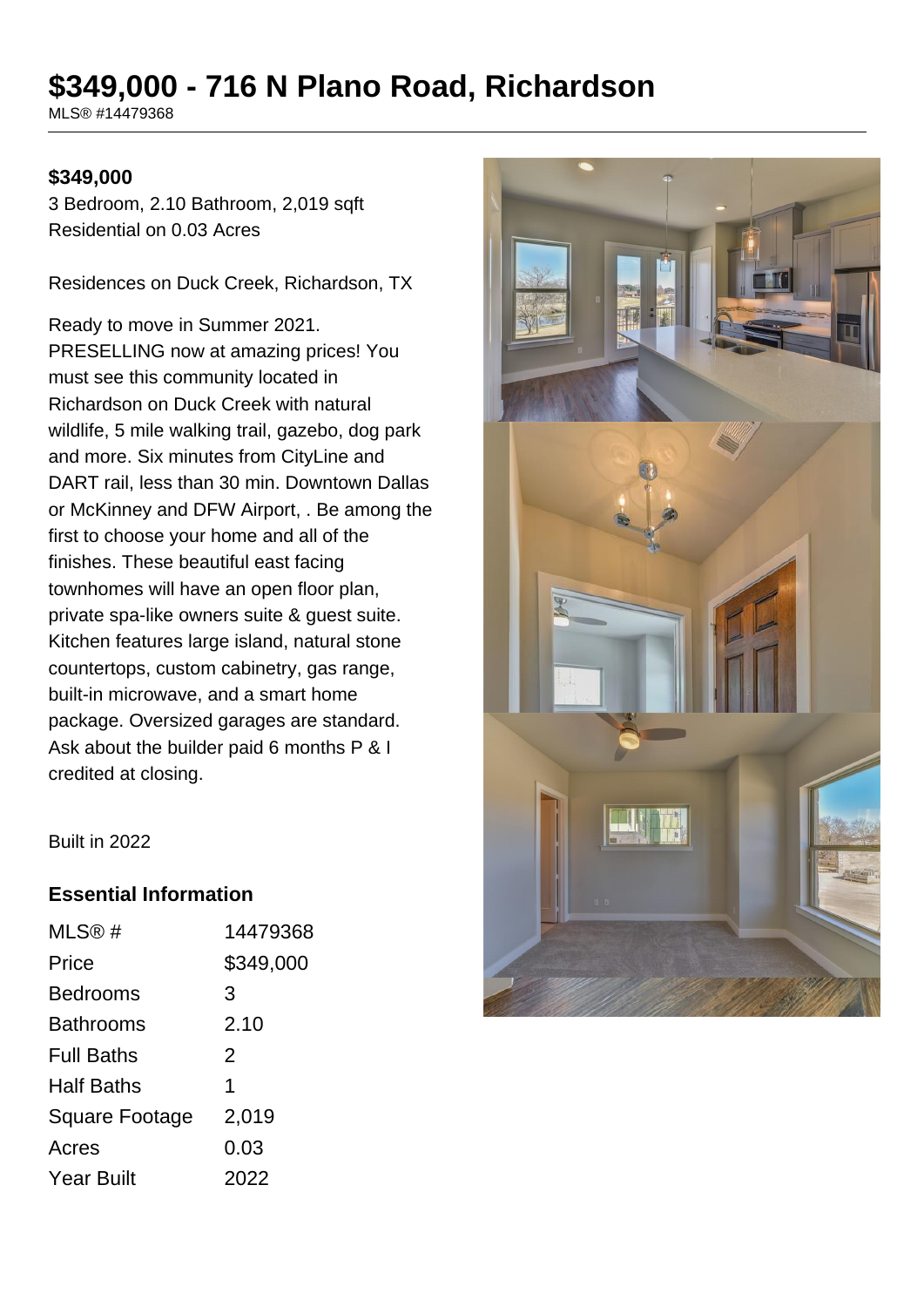| <b>Type</b>   | <b>Residential</b>               |
|---------------|----------------------------------|
| Sub-Type      | Townhouse                        |
| <b>Style</b>  | Contemporary/Modern, Traditional |
| <b>Status</b> | <b>Active Under Contract</b>     |

# **Community Information**

| <b>Address</b>   | 716 N Plano Road                             |
|------------------|----------------------------------------------|
| Subdivision      | <b>Residences on Duck Creek</b>              |
| City             | Richardson                                   |
| County           | Dallas                                       |
| <b>State</b>     | <b>TX</b>                                    |
| Zip Code         | 75081                                        |
|                  |                                              |
| <b>Amenities</b> |                                              |
| <b>Utilities</b> | City Water, City Sewer, Individual Gas Meter |
| <b>Features</b>  | Greenbelt, Park                              |
| # of Garages     | $\overline{2}$                               |

## **Interior**

| Interior Features | Cable TV Available, Decorative Lighting, Flat Screen Wiring, High Speed |
|-------------------|-------------------------------------------------------------------------|
|                   | Internet Available, Multiple Staircases, Smart Home System              |
| Heating           | Central, Natural Gas                                                    |
| <b>Stories</b>    | <b>ThreeOrMore</b>                                                      |

### **Exterior**

|                 | Exterior Features Balcony, Garden(s) |
|-----------------|--------------------------------------|
| Lot Description | Interior Lot, Landscaped             |
| Roof            | Composition                          |
| Construction    | Brick, Concrete, Rock/Stone          |
| Foundation      | Slab                                 |

## **School Information**

| <b>District</b> | <b>Richardson ISD</b> |
|-----------------|-----------------------|
| Elementary      | Yale                  |
| High            | <b>Berkner</b>        |

# **Listing Details**

| Listing Agent         | Cindy Bryant            |
|-----------------------|-------------------------|
| <b>Listing Office</b> | Ebby Halliday, REALTORS |